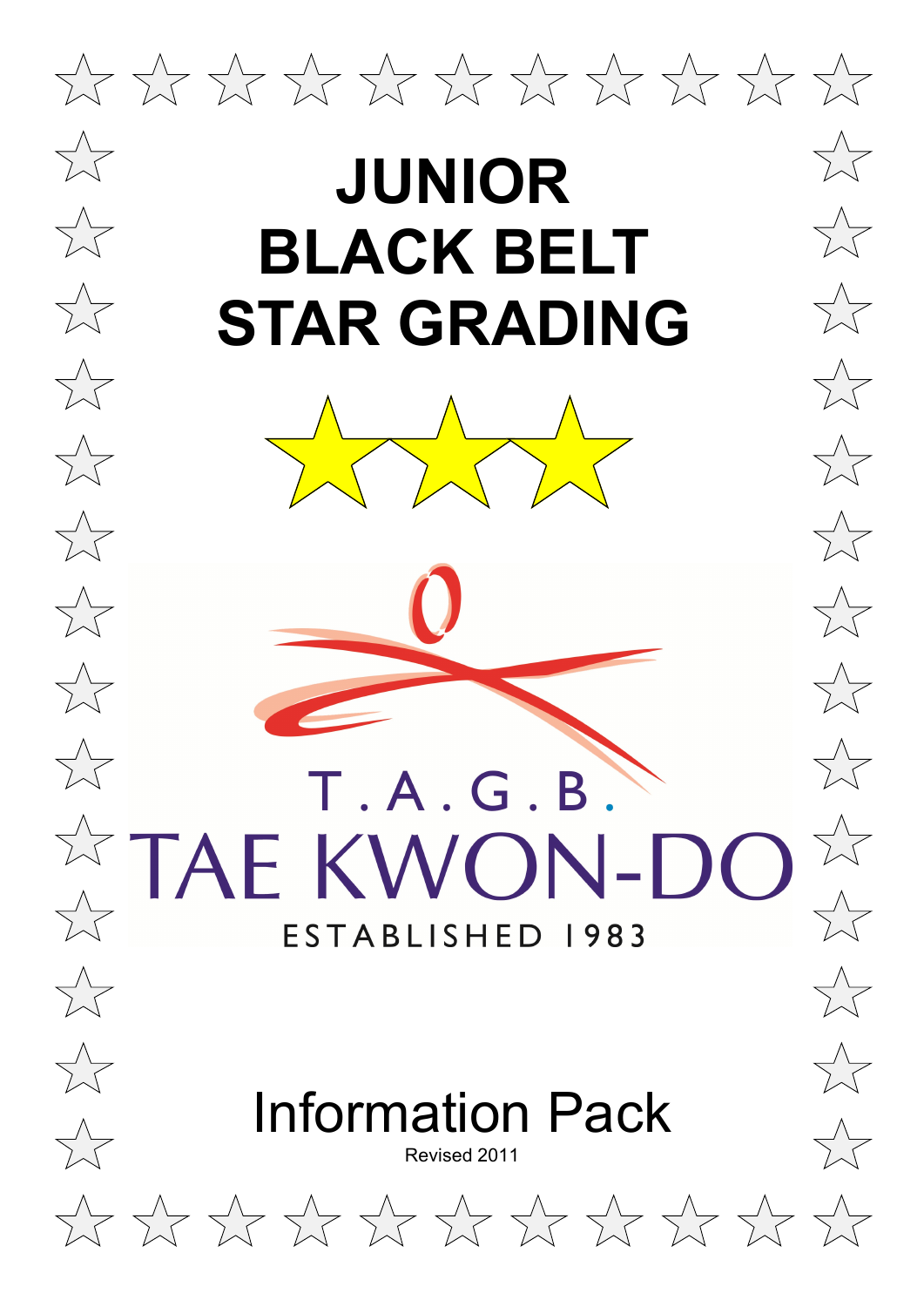![](_page_1_Picture_0.jpeg)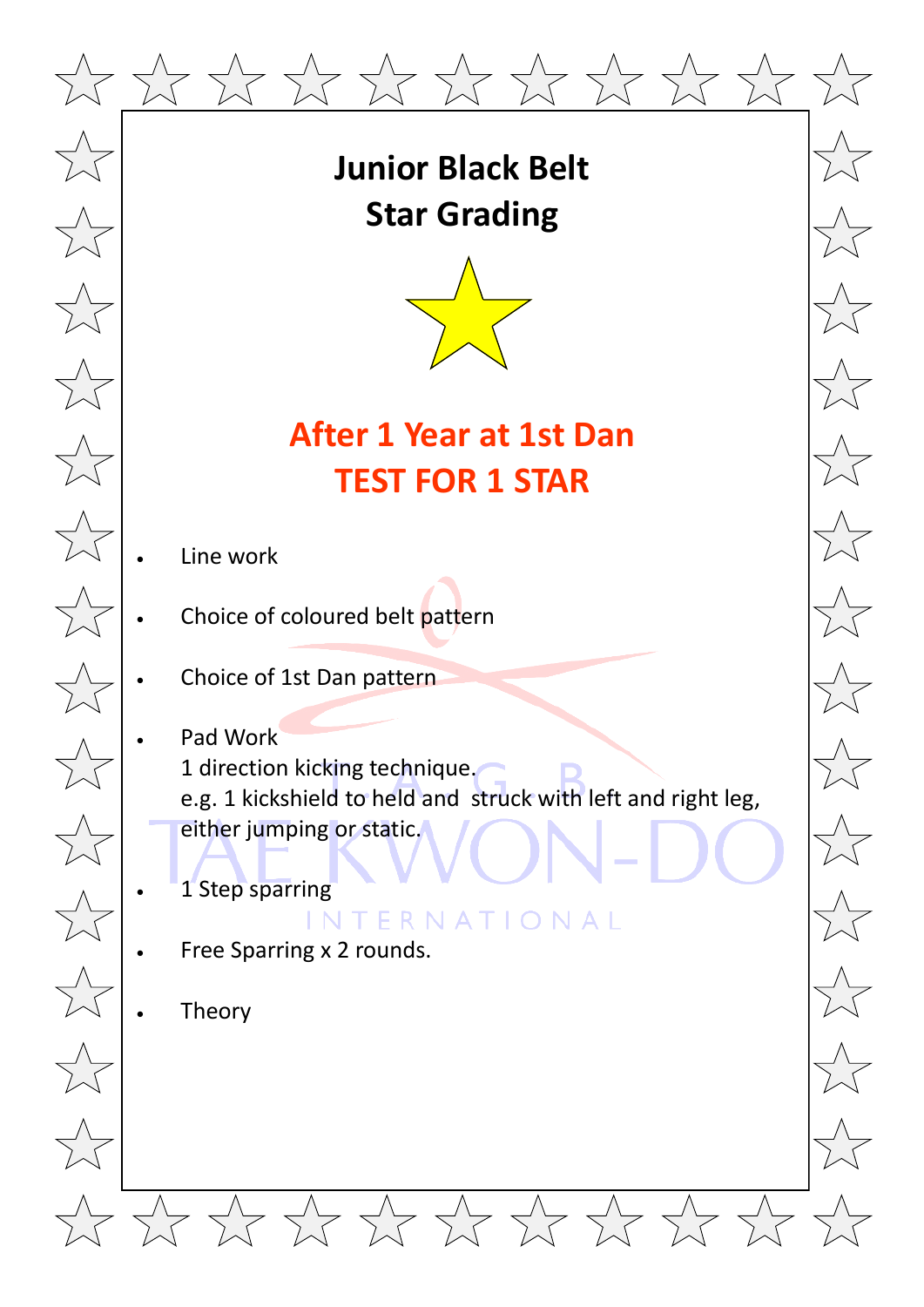![](_page_2_Picture_0.jpeg)